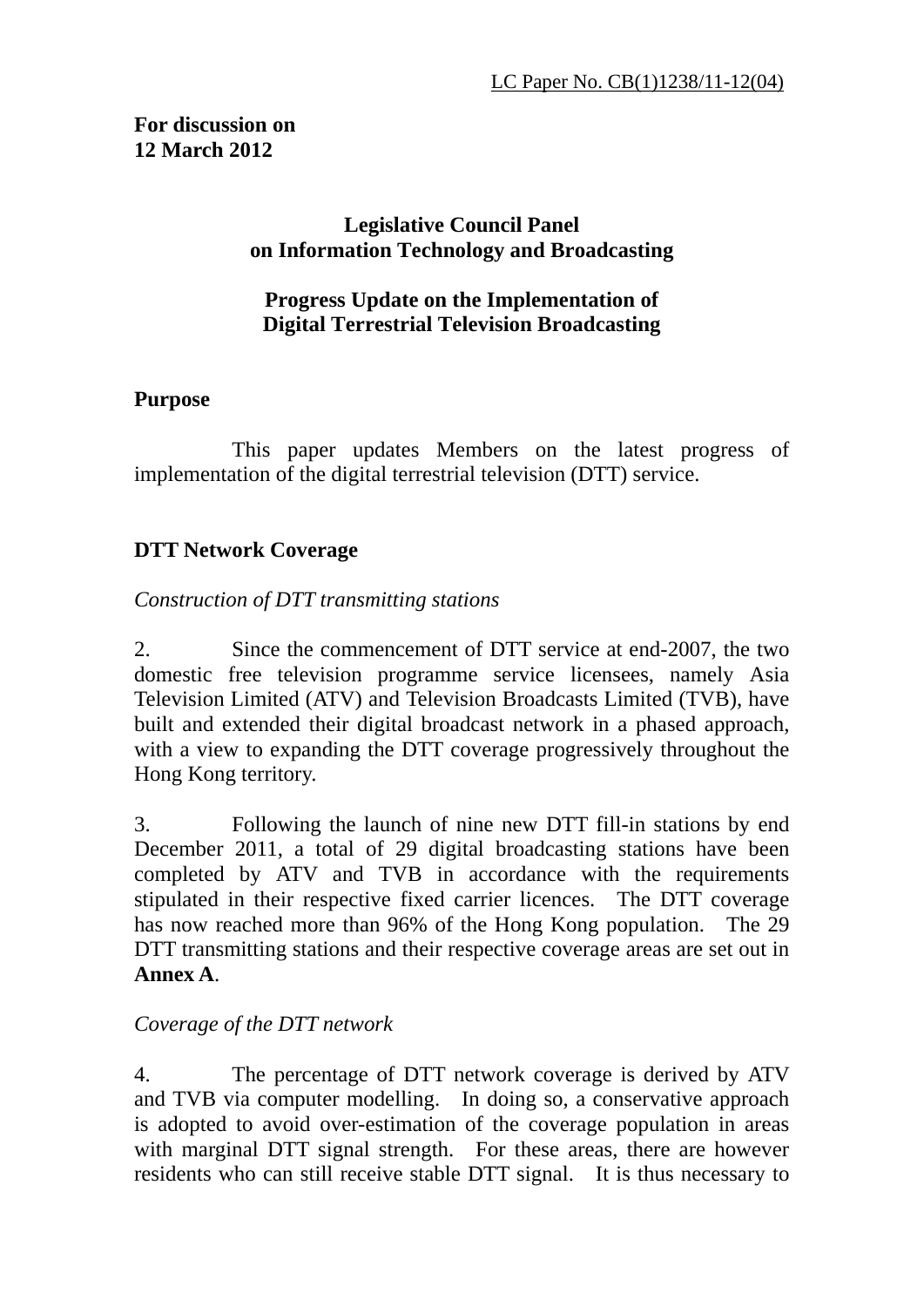conduct surveys<sup>1</sup> to validate the effective DTT coverage in order to obtain a more accurate assessment of the network coverage. The current percentage of DTT network coverage is a combined result of the coverage derived by the computer model and that validated through surveys. ATV and TVB will continue to carry out validation work to confirm the effective coverage across the territory.

5. The two free TV broadcasters will further optimise the DTT network so as to maximise the overall DTT coverage. The aim is to bring the coverage on par with that of analogue television broadcasting which is close to 99% of the population. The Office of the Telecommunications Authority (OFTA) is examining, together with ATV and TVB, how to address the problem of television reception in those remote areas currently suffering from unsatisfactory television reception.

## *On-line database for DTT coverage and reception*

6. To facilitate the checking of the DTT coverage status as well as completion of upgrading work of in-building coaxial cable distribution system  $(IBCCDS)^2$  in residential or commercial buildings for DTT reception, OFTA has introduced an on-line database via its website (www.ofta.gov.hk) ever since DTT was launched. The provision of the database is well received by the general public. From December 2007 to mid-February 2012, more than 555 000 visits and over 2.3 million DTT coverage searches of the database have been made.

7. With additional covered areas brought by the nine newly launched fill-in stations, OFTA has renewed the on-line database in early 2012 to include the updated status of buildings/estates under the new DTT coverage areas and the latest status of completion of IBCCDS upgrading work for buildings/estates located in the newly covered areas.

 $\overline{a}$ 1 Since early 2011, ATV and TVB have been carrying out surveys through telephone interview, questionnaire survey, on-site signal strength measurement, joint field survey with building management offices on DTT reception at buildings/estates etc., with a view to validating the effective DTT coverage as far as possible.

<sup>&</sup>lt;sup>2</sup> In-Building Coaxial Cable Distribution System is a coaxial cable system installed inside a building for distributing and relaying signals for telecommunications, broadcasting and security services.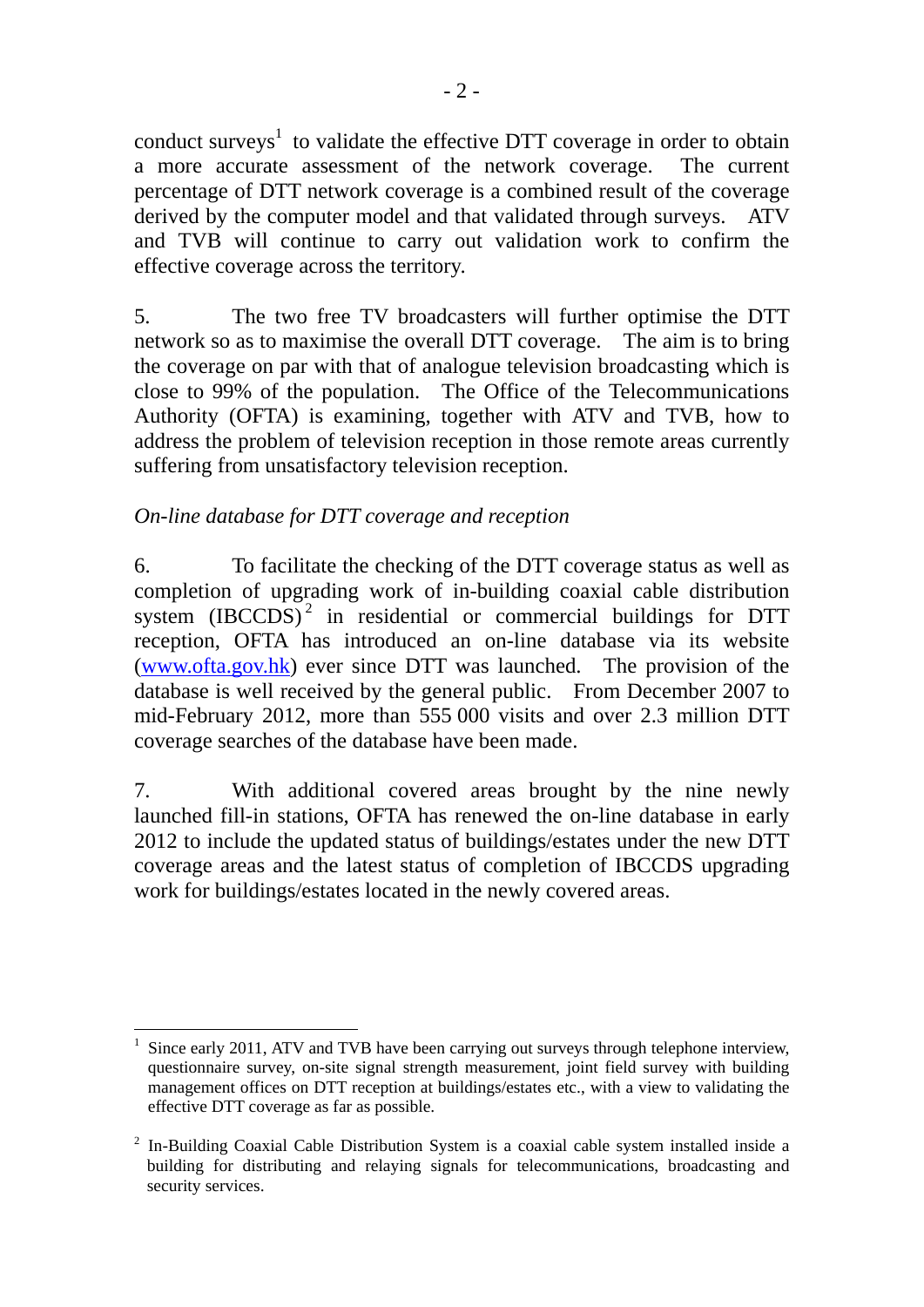### **DTT Programme Channels**

8. Currently, ATV and TVB are broadcasting 11 digital television programme channels, including both standard-definition television (SDTV) and high-definition television (HDTV), over the DTT platform via the three digital multiplexes<sup>3</sup> assigned to the two broadcasters. The viewing public can now enjoy an increased number of free television programme channels, from four to 11, when switching from analogue to digital television broadcasting. A full list of DTT programme channels of ATV and TVB is set out as follows -

| Channel                                                                      | Name of Channel                                 | <b>Programme Description</b>             |  |  |  |
|------------------------------------------------------------------------------|-------------------------------------------------|------------------------------------------|--|--|--|
| number                                                                       |                                                 |                                          |  |  |  |
| <b>ATV</b>                                                                   |                                                 |                                          |  |  |  |
| 11                                                                           | Home                                            | Digital simulcast of ATV Home Channel    |  |  |  |
| 12                                                                           | Asia                                            | A variety of programmes in HDTV          |  |  |  |
|                                                                              |                                                 | format                                   |  |  |  |
| 13                                                                           | <b>TVS</b>                                      | A Cantonese channel originated from the  |  |  |  |
|                                                                              |                                                 | Guangdong province                       |  |  |  |
| 15                                                                           | <b>CCTV1</b>                                    | Satellite live feed of China Central     |  |  |  |
|                                                                              |                                                 | Television Channel 1, an integrated      |  |  |  |
|                                                                              |                                                 | channel originated from the Mainland     |  |  |  |
| 16                                                                           | World<br>Digital simulcast of ATV World Channel |                                          |  |  |  |
| Satellite live feed of Shenzhen Satellite<br>17<br><b>Shenzhen Satellite</b> |                                                 |                                          |  |  |  |
|                                                                              | Channel                                         | Television Channel, a channel originated |  |  |  |
|                                                                              |                                                 | from Shenzhen                            |  |  |  |
| <b>TVB</b>                                                                   |                                                 |                                          |  |  |  |
| 81                                                                           | Jade                                            | Digital simulcast of TVB Jade Channel    |  |  |  |
| 82<br>J2 Channel*                                                            |                                                 | A variety of programmes focused on       |  |  |  |
|                                                                              |                                                 | young audience                           |  |  |  |
| 83<br>I News*                                                                |                                                 | Programmes on news, finance and          |  |  |  |
|                                                                              |                                                 | information                              |  |  |  |
| 84                                                                           | Pearl                                           | Digital simulcast of TVB Pearl Channel   |  |  |  |

 $\frac{1}{3}$  A multiplex is a digital transmission frequency channel which combines television programme materials and other data in digital form for transmission via a frequency channel. This makes multi-programme channel broadcasting feasible over a single multiplex. ATV and TVB share one multiplex to simulcast (i.e., simultaneously broadcast) their four analogue television programmes in digital format. In addition, each broadcaster takes up one additional multiplex to provide new digital television programme channels and services.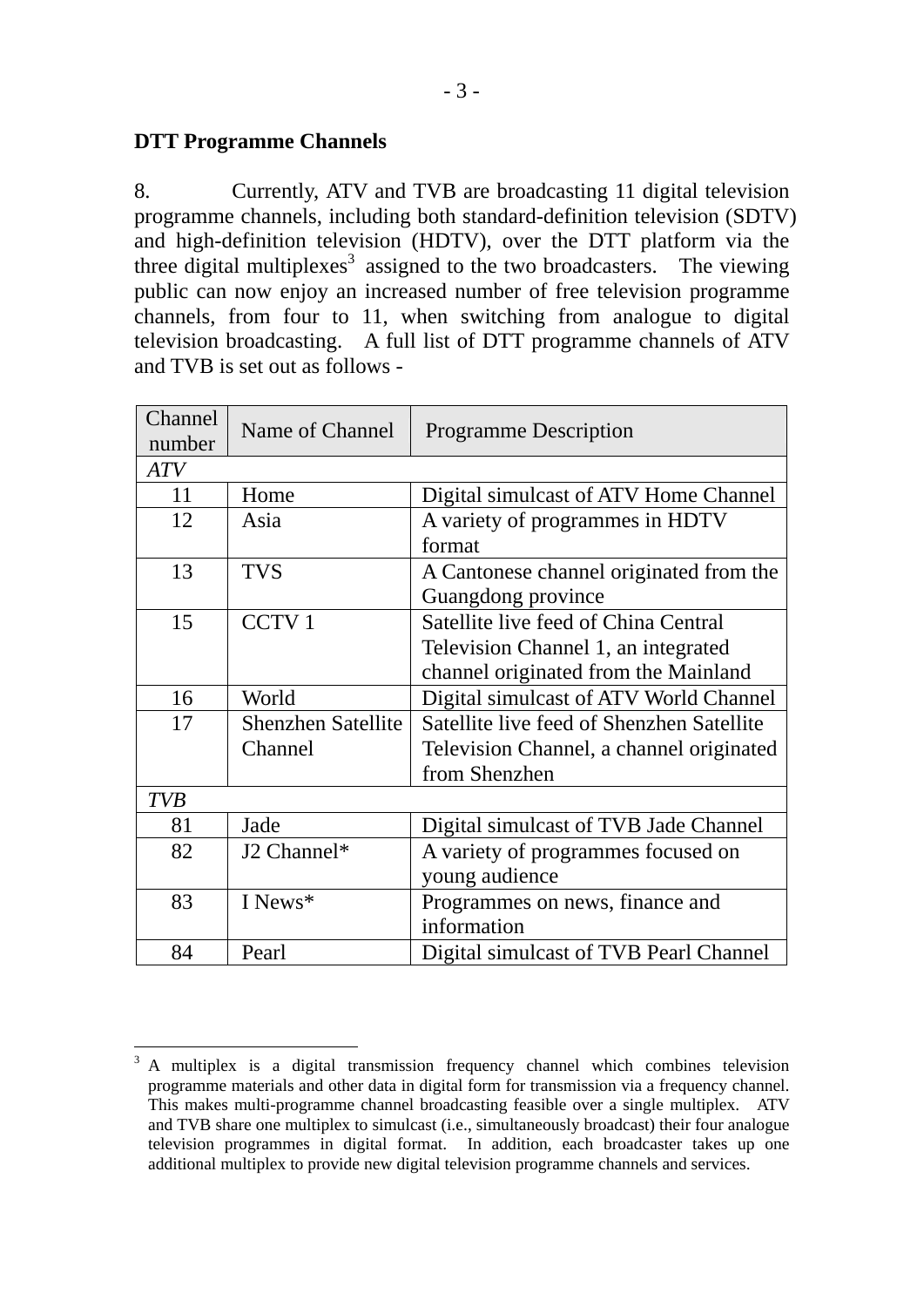|        | <b>Channel</b>   Name of Channel | <b>Programme Description</b>     |  |  |
|--------|----------------------------------|----------------------------------|--|--|
| number |                                  |                                  |  |  |
| 85     | <b>High Definition</b>           | A variety of HDTV programme with |  |  |
|        | Jade Channel*                    | local and overseas productions   |  |  |

 $*$  Interactive television service<sup>4</sup> is available on these digital channels

## **DTT Receivers**

#### *Market supply of consumer products*

9. The sale of integrated digital television (iDTV) continues to dominate the market sector of flat panel television sets. Currently about 95%<sup>5</sup> of the flat-panel television sets sold in the retail consumer electronics market are iDTVs whilst their retail price keeps decreasing with an average drop by about  $15\%$ <sup>5</sup> in 2011 as compared with that of the previous year (2010). More choices with competitive price for iDTV are now readily available in the market.

10. Although there is a gradual decline of sales of set-top box, there is still consumer demand of set-top box including those with the capability of digital recording<sup>6</sup>. The average retail price of set-top box without a hard disk maintains in the range of  $$700-$800<sup>5</sup>$ . An alternative and cheaper option for receiving DTT is available through the use of computer accessories (e.g. TV cards and USB tuners) but the consumers are required to equip with a computer capable to decode SDTV and HDTV pictures received through DTT broadcasting.

 $\overline{a}$ 4 Interactive television service was launched by TVB in August 2008. Through a DTT receiver capable to support the interactive television service provided by TVB, viewers can access a variety of information including weather forecast, news headlines, Hang Seng index, delayed quotes of individual stock prices, etc.

<sup>&</sup>lt;sup>5</sup> According to a retail audit report in 2011.

<sup>&</sup>lt;sup>6</sup> By making use of the seven-day electronic programme guide available from DTT broadcasting and a mass storage media (e.g. external or built-in hard disk), digital recording has become relatively simple, convenient and user-friendly. The capability of recording HDTV programmes directly by equipping a DTT set-top box is also an advantage over an ordinary personal video recorder which is capable of recording television programmes in SDTV format only.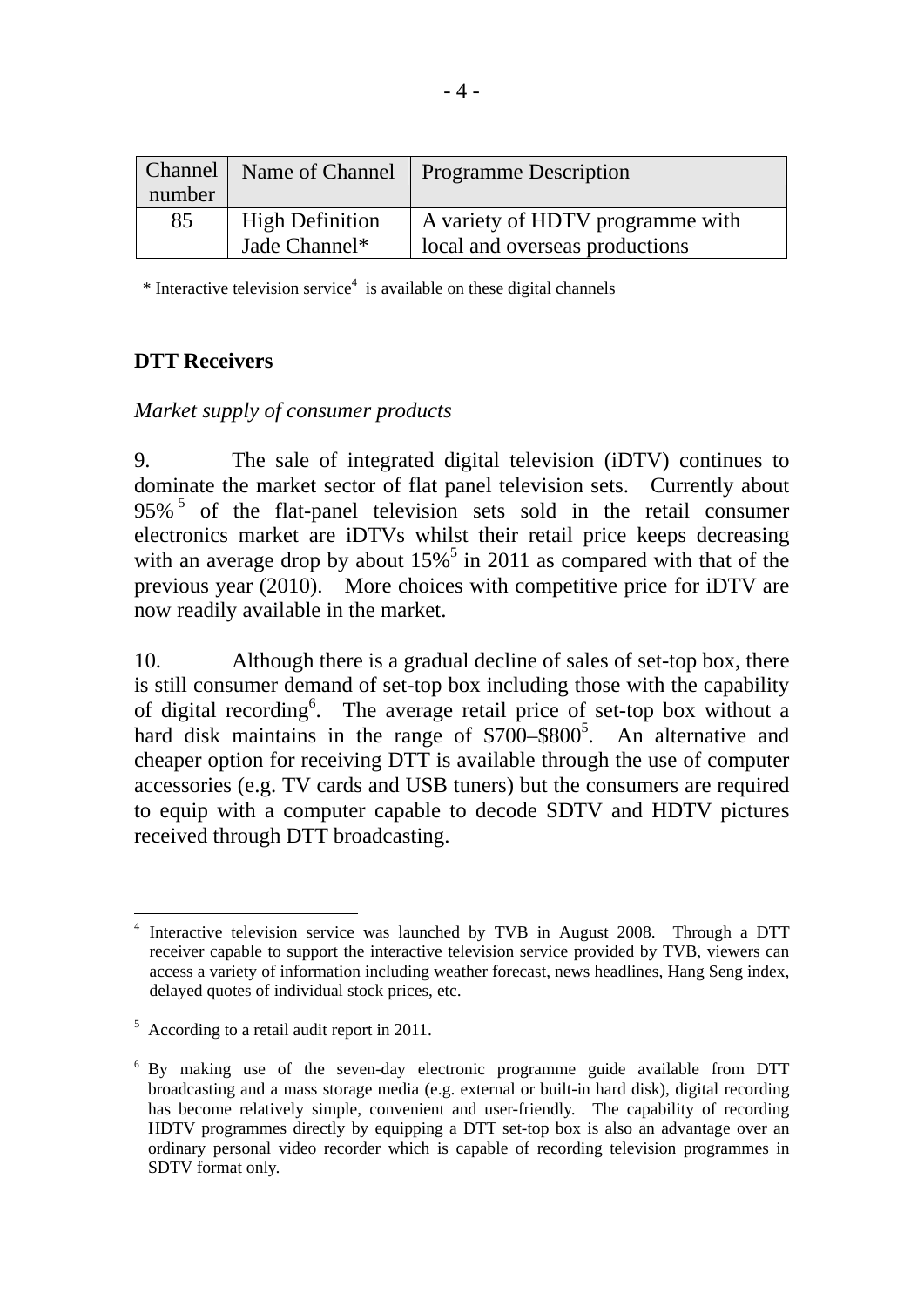*Voluntary labelling scheme for DTT receivers* 

11. To help consumers make informed choice when purchasing DTT receivers, the OFTA introduced in November 2007 a voluntary scheme to label DTT receivers<sup>7</sup> capable of receiving local DTT programme channels. A register is published and regularly updated on the Internet (www.digitaltv.gov.hk) for the public to check the brand names and models of DTT receivers that are authorised to use the labels. As at mid-February 2012, 156 models of DTT receivers are authorised to use the "higher-tier" label, including 38 set-top boxes and 118 iDTVs.

## **DTT Take-up and Publicity**

## *DTT Take-up*

12. The DTT take-up by the viewing public keeps growing steadily. According to the latest public survey conducted in December 2011, 68.6% (or some 1.6 million) of Hong Kong households are receiving DTT service via set-top boxes, iDTVs or computers. iDTV has become more popular when people choose to switch to DTT. Among households receiving DTT service, about 60% of them have iDTV. Details of the take-up situation from early 2008 to December 2011 are set out in **Annex B**.

## *Publicity*

13. Following the launch of the nine new DTT fill-in stations (see paragraph 3 above), we have arranged to issue a joint letter with ATV and TVB to the respective building management offices or owners of buildings located in the newly covered areas to encourage them to undertake upgrading work, whenever necessary, for their IBCCDS for reception of DTT services. Leaflets are also distributed to the community through the public enquiry service centres of district offices and public libraries.

 $\overline{a}$ 7 DTT receivers labelled as "basic-tier" are capable of receiving the four TV programme channels simulcast in the digital format, whereas those labelled as "higher-tier" are capable of receiving all DTT channels of both SDTV and HDTV programmes.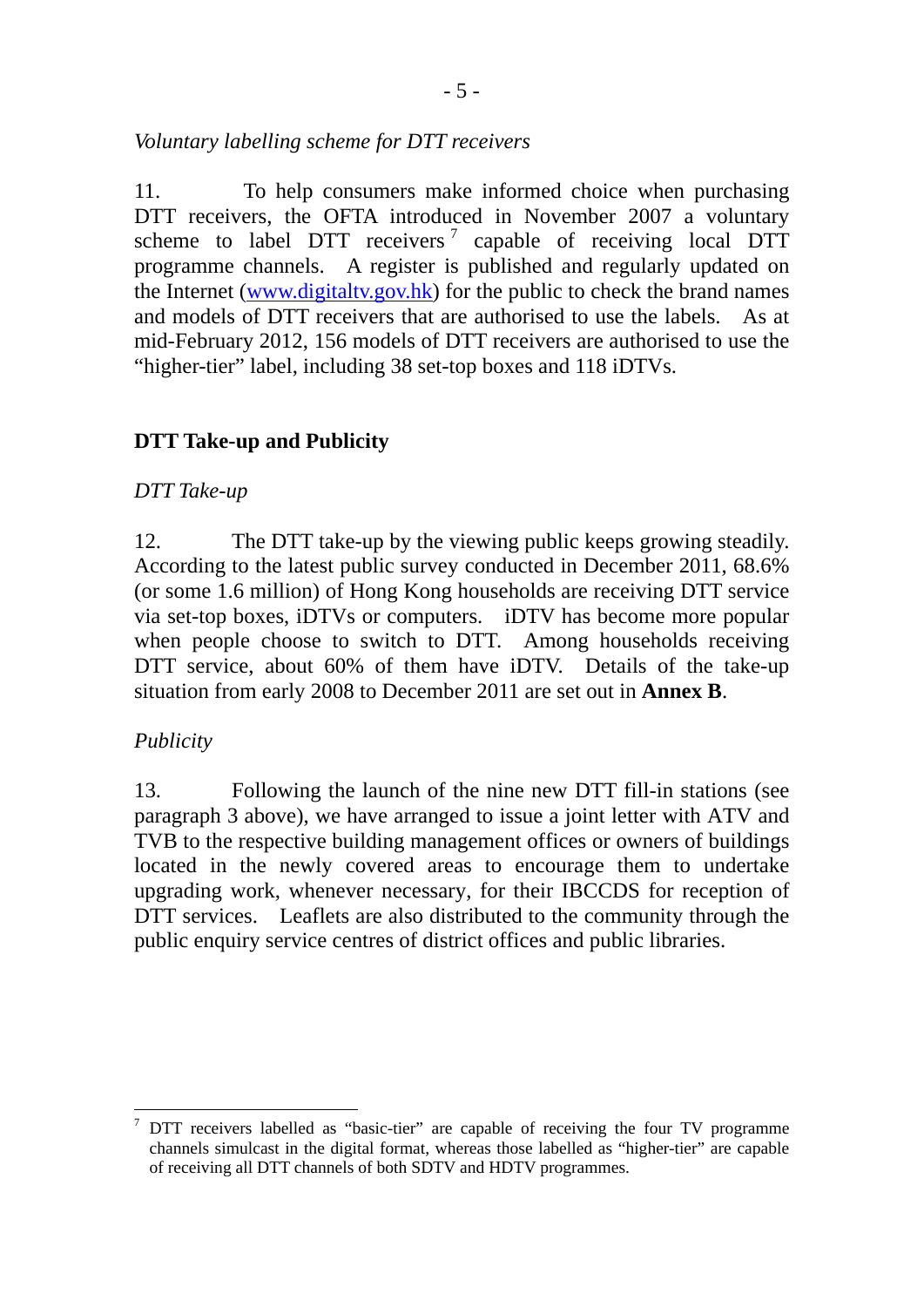14. To enhance public awareness of the benefits of DTT, we have organised an exhibition at the InnoCarnival 2011<sup>8</sup> last November. A live television demonstration for both analogue and DTT services was arranged at the exhibition booth to illustrate to visitors the benefits of DTT over analogue television services. Over 6 000 persons visited our exhibition booth. Most of the guests visiting the DTT booth appreciated the benefits of DTT and found them impressive.

15. To further encourage the viewing public to switch to digital television broadcasting, a series of roving exhibitions is being arranged at various shopping centres in the next two months. The public can appreciate the benefits of DTT through live demonstration of analogue and DTT services. Depending on the feedback, roving exhibitions will be arranged in more shopping centres across different districts.

## *Website and enquiry hotline*

16. A dedicated digital television website (www.digitaltv.gov.hk) is available for the public to understand more about DTT broadcasting. Relevant information with regular updates is publicised to the industry and the viewing public. In addition, OFTA maintains both hotline and e-mail services to handle public enquiries on DTT. From end December 2007 to mid February 2012, OFTA handled over 26 000 public enquiries regarding DTT. About 64% of these enquiries are related to coverage, while the others concerned communal aerial system upgrade, reception of analogue television, and various reception issues of DTT receivers, etc.

## **Way Forward**

17. The Government will continue to closely monitor the implementation of DTT and take necessary measures to facilitate a smooth migration from analogue television to DTT.

Commerce and Economic Development Bureau Office of the Telecommunications Authority March 2012

 $\overline{a}$ 8 To promote innovation and technology culture to the general public, the Innovation and Technology Commission has organised an event called InnoCarnival from 5 to 13 November 2011 at the Hong Kong Science Park.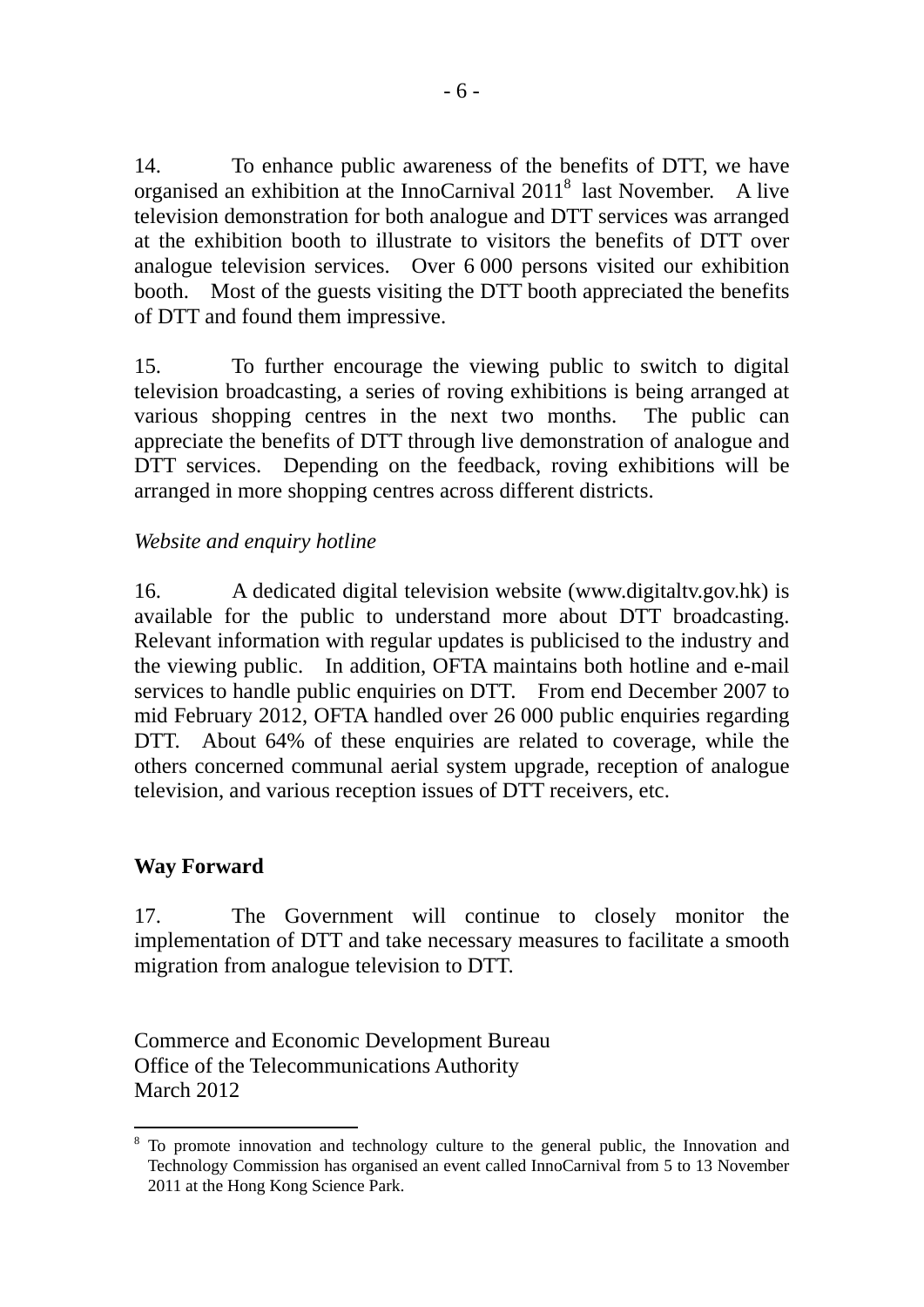#### **Annex A**

# **The 29 DTT Transmitting Stations Currently In Service**

| No.            | Name of Station                                                                                 | Coverage Areas <sup>(note)</sup>                                                                                                                         | Date of<br>Launch       |
|----------------|-------------------------------------------------------------------------------------------------|----------------------------------------------------------------------------------------------------------------------------------------------------------|-------------------------|
| 1              | Temple Hill                                                                                     | Quarry Bay, North Point, Wan Chai, Central & Western, Yau<br>Tsim Mong, Kowloon City, Wong Tai Sin, Sham Shui Po, Sha<br>Tin, Cheung Chau, Discovery Bay | 31 December<br>2007     |
| $\overline{2}$ | <b>Kowloon Peak</b>                                                                             | Siu Sai Wan, Chai Wan, Shau Kei Wan, Sai Kung, Tseung<br>Kwan O, Yau Tong, Kwun Tong                                                                     |                         |
| 3              | Golden Hill                                                                                     | Lai Chi Kok, Kwai Chung, Tsing Yi, Tsuen Wan, Ting Kau,<br>Sham Tseng, Tsing Lung Tau                                                                    | <b>July 2008</b>        |
| $\overline{4}$ | <b>Castle Peak</b>                                                                              | So Kwun Wat, Tuen Mun, Lam Tei, Yuen Long, Tin Shui Wai,<br>Tung Chung                                                                                   |                         |
| 5              | Cloudy Hill                                                                                     | Ma On Shan, Ma Liu Shui, Tai Po, Fanling, Sheung Shui, Lo<br>Wu                                                                                          |                         |
| 6              | Repulse Bay, Wong Chuk Hang, Ap Lei Chau, Aberdeen, Pok<br>Lamma Island<br>Fu Lam, Lamma Island |                                                                                                                                                          | Early<br>August<br>2008 |
| 7              | <b>Mount Nicholson</b>                                                                          | Happy Valley, Causeway Bay, Wan Chai                                                                                                                     |                         |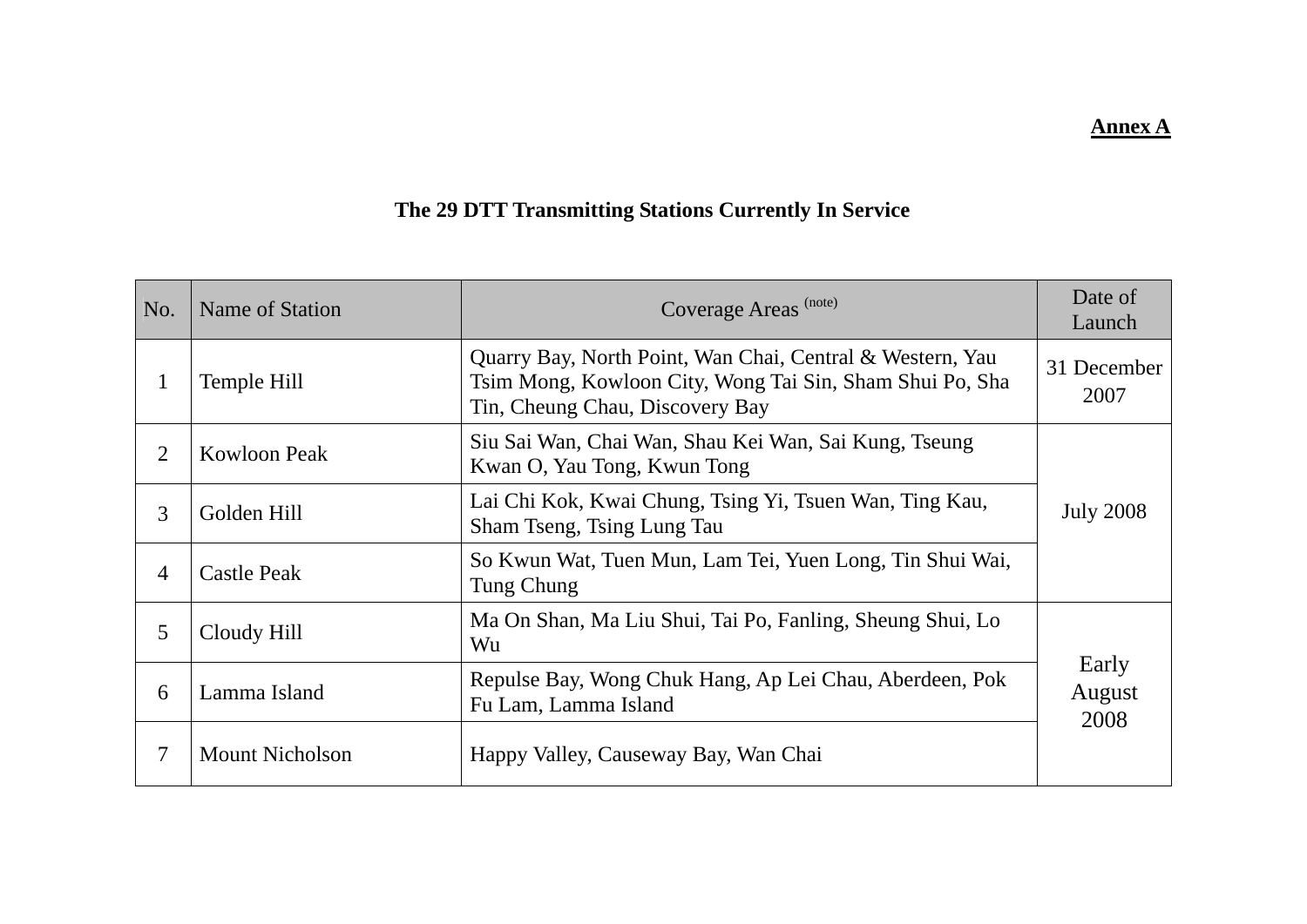| No. | Name of Station                                            | Coverage Areas (note)                                 | Date of<br>Launch   |  |  |
|-----|------------------------------------------------------------|-------------------------------------------------------|---------------------|--|--|
| 8   | <b>Sheung Yeung Shan</b>                                   | Tseung Kwan O, Sheung Yeung, Ha Yeung, Sheung Sze Wan | 31 December<br>2009 |  |  |
| 9   | Sai Wan Shan (Chai Wan)                                    | Chai Wan, Siu Sai Wan                                 |                     |  |  |
| 10  | Piper's Hill                                               | Cheung Sha Wan, Sham Shui Po                          |                     |  |  |
| 11  | <b>Brick Hill</b>                                          | Aberdeen, Shouson Hill, Repulse Bay, Chung Hom Kok    |                     |  |  |
| 12  | <b>Beacon Hill</b>                                         | Hin Tin, Tai Wai                                      |                     |  |  |
| 13  | Hill 374 (Yuen Long)                                       | Yuen Long, Mong Tseng Wai, Shui Bin Tsuen             |                     |  |  |
| 14  | Shek O, Hok Tsui (Cape D'Aguilar)<br><b>Pottinger Peak</b> |                                                       |                     |  |  |
| 15  | Stanley                                                    | Stanley, Red Hill                                     | 31 December         |  |  |
| 16  | <b>Cheung Chau</b>                                         | <b>Cheung Chau</b>                                    | 2010                |  |  |
| 17  | Hill 141 (Tai Lam Chung)<br>Tai Lam Chung                  |                                                       |                     |  |  |
| 18  | Tai Po Tsai<br>Tai Po Tsai                                 |                                                       |                     |  |  |
| 19  | Robin's Nest                                               | Shan Tsui, Yim Liu Ha, Luk Keng, Ping Che, Kwan Tei   | 7 January           |  |  |
| 20  | Tai O<br>Tai O                                             |                                                       | 2011                |  |  |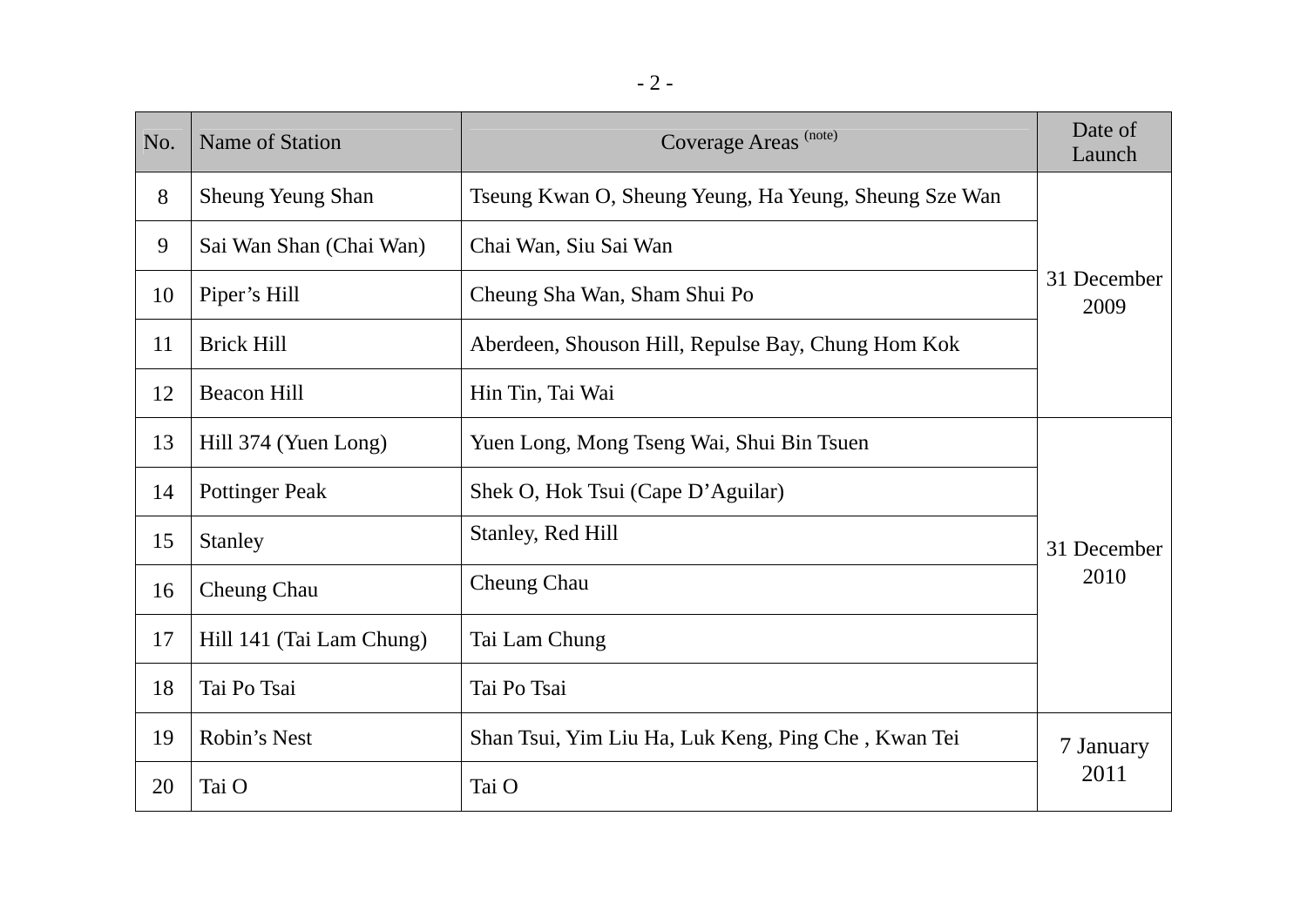| n e s        |  |
|--------------|--|
| ۰.<br>-<br>v |  |

| No. | Name of Station                                               | Coverage Areas <sup>(note)</sup>                                                  | Date of<br>Launch   |
|-----|---------------------------------------------------------------|-----------------------------------------------------------------------------------|---------------------|
| 21  | Hill 297 (Yuen Long)                                          | Shap Pat Heung, Tai Tong                                                          |                     |
| 22  | Hill 275 (Lantau Island)                                      | Mui Wo, Pui O, Tong Fuk, Cheung Chau                                              |                     |
| 23  | Chiu Keng Wan Shan                                            | Tiu Keng Leng                                                                     |                     |
| 24  | Ap Lei Chau<br>Aberdeen                                       | Ap Lei Chau, Aberdeen                                                             |                     |
| 25  | Kau Wa Keng San Tsuen, Kau Wa Keng Old Village<br>Kau Wa Keng |                                                                                   | 31 December<br>2011 |
| 26  | Ying Pun                                                      | Ngau Tam Mei, Lin Tong Mei                                                        |                     |
| 27  | <b>Sham Tseng</b>                                             | Sham Tseng Village, Sham Tseng San Tsuen, Sham Tseng Kau<br><b>T</b> suen         |                     |
| 28  | Tung Chung                                                    | Lung Tseng Tau, Wong Ka Wai, Ha Ling Pei, Sheung Ling Pei,<br>Ma Wan New Village, |                     |
| 29  | Pok Fu Lam                                                    | Pok Fu Lam Village                                                                |                     |

Note: The regions listed above are covered entirely or partially by the DTT signals.